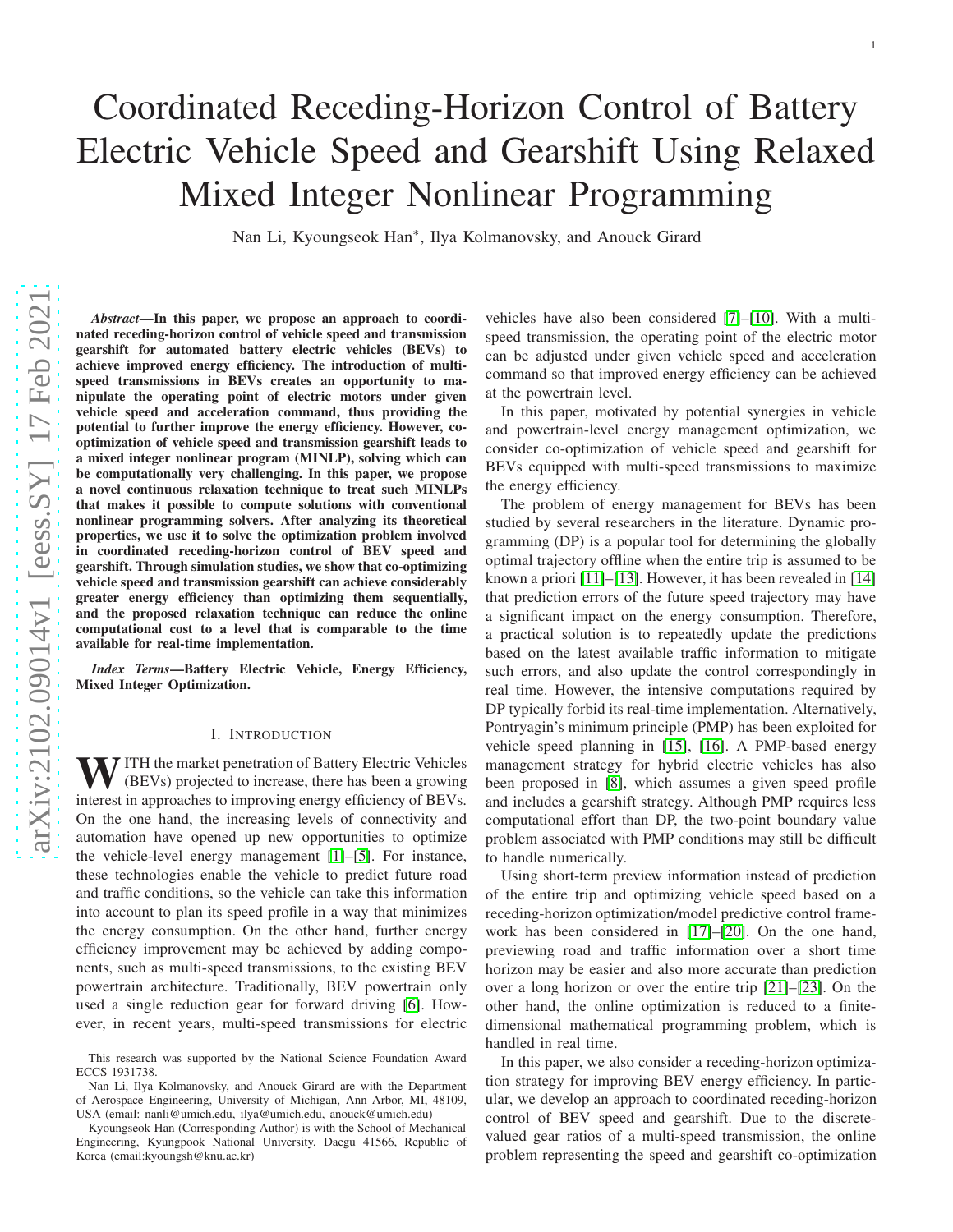is a mixed integer nonlinear programming (MINLP) problem. To exactly solve such an MINLP problem is computationally very demanding [\[24\]](#page-9-15). For instance, conventional approaches based on exhaustive-search or branch-and-bound [\[25\]](#page-9-16) that either brute-force or systematically enumerate all solution candidates for the discrete variables have worst-case combinatorial complexity [\[24\]](#page-9-15). Therefore, optimizations of vehicle speed and transmission gearshift are often treated in a sequential/hierarchical manner in previous literature. In [\[9\]](#page-9-17), the speed trajectory is optimized first based on a cost function that approximately represents the energy consumption but does not involve powertrain variables. The most energy efficient gear is then selected for the obtained speed trajectory. In our previous work [\[26\]](#page-9-18), such a sequential procedure is augmented by an additional step, which refines the speed trajectory after the gearshift trajectory has been determined in the second step. Although these sequential optimization approaches appear to be effective in improving BEV energy efficiency based on simulation studies, optimality of the obtained trajectories is not guaranteed.

In contrast, in this paper we treat the BEV speed and gearshift co-optimization problem in a receding-horizon control setting by first transforming it to an MINLP problem in a specific form, then proposing a novel continuous relaxation of this MINLP problem, and finally approximately solving the original MINLP problem through solving its corresponding continuous relaxation.

The contributions of this paper are as follows:

1) We propose a coordinated control strategy for BEV speed and gearshift based on receding-horizon optimization with specific cost and constraints.

2) We propose a novel continuous relaxation to the formulated MINLP that represents the speed and gearshift cooptimization problem. We first show that the relaxed problem is a nonlinear programming (NLP) problem with continuously differentiable cost and constraint functions and can be treated by off-the-shelf NLP solvers. We then show that the original MINLP problem and the relaxed NLP problem have no feasibility and optimality gaps at their global minimizers. Moreover, we also characterize the relationship between the local minimizers of the two problems and further address this through numerical studies.

3) We show based on a comprehensive set of simulation case studies that considerably greater energy efficiency can be achieved through co-optimization of vehicle speed and transmission gearshift than by optimizing them separately. We also show that the proposed relaxation technique can reduce the online computational cost to a level that is comparable to the time available for real-time implementation. Our approach thus opens up a possibility for real-time coordinated recedinghorizon control of vehicle speed and transmission gearshift.

The rest of the paper is organized as follows: Section [II](#page-1-0) formulates the BEV speed and gearshift receding-horizon co-optimization problem and transforms the problem into an MINLP with a specific form. Section [III](#page-3-0) introduces the proposed continuous relaxation technique to the transformed MINLP problem and discusses its theoretical properties. Section [IV](#page-5-0) describes several other energy efficiency optimization approaches for BEV speed and gearshift control to compare versus the proposed receding-horizon co-optimization strategy. A comprehensive set of simulation results is presented in Section [V.](#page-6-0) Finally, Section [VI](#page-8-0) concludes the paper.

# <span id="page-1-0"></span>II. BATTERY ELECTRIC VEHICLE SPEED AND GEARSHIFT CO-OPTIMIZATION

In this section, we formulate the BEV speed and gearshift co-optimization problem for improved energy efficiency. We first introduce the models for vehicle longitudinal motion, battery state-of-charge (SOC) and transmission gear dynamics, and then define the co-optimization problem.

#### *A. Vehicle and Battery Models*

The longitudinal motion of the vehicle is modeled as follows:

$$
\dot{s} = v,\tag{1}
$$

<span id="page-1-1"></span>
$$
\dot{v} = \frac{T_{\rm w}}{r_{\rm w} m_{\rm eff}} - \frac{1}{2m} \rho A_{\rm f} C_{\rm d} v^2 - g(\sin \theta + \mu \cos \theta), \quad (2)
$$

where  $s$  is the vehicle travel distance,  $v$  is the vehicle speed,  $m$  is the vehicle mass,  $m_{\text{eff}}$  is the vehicle effective mass accounting for both static mass and rotational inertia effects,  $T_w$  is the wheel torque,  $r_w$  is the tire radius,  $\rho$  is the air density,  $A_f$  is the vehicle frontal area,  $C_d$  is the aerodynamic drag coefficient, g is the gravitational constant,  $\theta$  is the road inclination, and  $\mu$  is the rolling resistance coefficient.

The wheel torque  $T_w$  is determined by the motor torque  $T_m$ , friction brake torque  $T<sub>b</sub>$ , reduction gear ratio  $i<sub>g</sub>$ , and final drive ratio  $i_0$  as follows:

<span id="page-1-3"></span>
$$
T_{\rm w} = T_{\rm m} i_{\rm g} i_0 - T_{\rm b}.
$$
 (3)

Ideally, friction brakes are used only when the maximum torque that can be provided by the motor is not sufficient to achieve the required braking. In this paper, we assume that such cases are not occurring, i.e.,  $T<sub>b</sub> = 0$ .

The evolution of battery *SOC* is modeled as [\[10\]](#page-9-4):

<span id="page-1-4"></span>
$$
\dot{SOC} = -\frac{I_{\rm b}}{C} = -\frac{V_{\rm oc} - \sqrt{V_{\rm oc}^2 - 4R_{\rm b}P_{\rm b}}}{2\,CR_{\rm b}},\tag{4}
$$

where  $I_b$  is the battery current, C is the battery capacity,  $V_{oc}$  =  $V_{\text{oc}}(SOC)$  is the open-circuit voltage in series with the battery resistance  $R_b = R_b(SOC)$ , both of which depend on battery  $SOC$ , and  $P<sub>b</sub>$  is the battery power determined as:

$$
P_{\rm b} = \begin{cases} \frac{P_{\rm m}}{\eta_{\rm b}^+} = \frac{T_{\rm m} w_{\rm m}}{\eta_{\rm b}^+ \eta_{\rm m}} & \text{when } T_{\rm m} \ge 0, \\ \frac{P_{\rm m}}{\eta_{\rm b}^-} = \frac{T_{\rm m} w_{\rm m}}{\eta_{\rm b}^- \eta_{\rm m}} & \text{when } T_{\rm m} < 0, \end{cases}
$$
(5)

where  $\eta_b^+ \in (0,1)$  is the battery-depletion efficiency,  $\eta_b^-$  > 1 is the battery-recharge efficiency,  $w<sub>m</sub>$  is the motor speed determined as:

<span id="page-1-2"></span>
$$
w_{\rm m} = \frac{v}{r_{\rm w}} i_{\rm g} i_0, \tag{6}
$$

and  $\eta_m$  is the motor efficiency depending on the motor operating point, i.e.,  $\eta_m = \eta_m(T_m, w_m)$ . The maps  $V_{\text{oc}}(SOC)$ ,  $R_b(SOC)$  and  $\eta_m(T_m, w_m)$  are typically estimated based on experimental data and provided as lookup tables.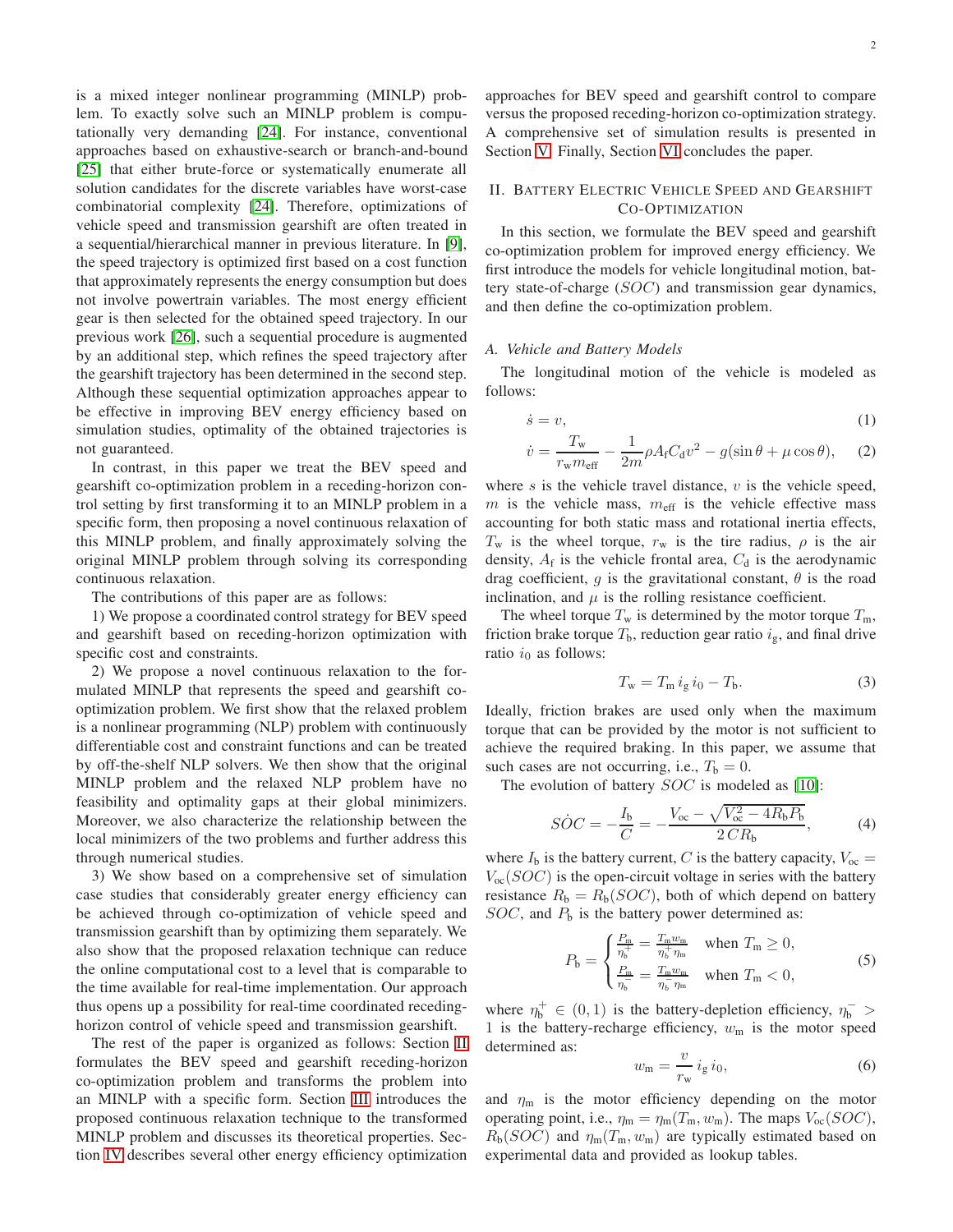We discretize the continuous-time models [\(1\)](#page-1-1)-[\(6\)](#page-1-2) using the forward Euler method with a sampling period  $\Delta t$ , and combine them into a discrete-time model in the form of

<span id="page-2-0"></span>
$$
\xi_{t+1} = \Phi(\xi_t, \gamma_t),\tag{7}
$$

where  $\xi = [s, v, SOC]^\top$  is the state vector,  $\gamma = [T_m, i_g]^\top$  is the input vector, the subscript  $t$  represents the discrete time instant, and the function  $\Phi$  is determined by [\(1\)](#page-1-1)-[\(6\)](#page-1-2) and the sampling period  $\Delta t$ .

#### <span id="page-2-10"></span>*B. Transmission Model*

For a BEV with a multi-speed transmission, the gear ratio  $i_{\rm g}$ can take a finite number of different values. In particular, for a given transmission model with  $\eta_{\text{max}}$  gears,  $i_g$  is determined by the gear position  $\eta_{\rm g}$ , i.e.,  $i_{\rm g} = i_{\rm g}(\eta_{\rm g})$ , with  $\eta_{\rm g} \in \{1, \cdots, \eta_{\rm max}\}.$ To avoid gear skipping, we model gear changes as [\[10\]](#page-9-4):

<span id="page-2-1"></span>
$$
\eta_{g,t+1} = \eta_{g,t} + \zeta_t,\tag{8}
$$

where  $\zeta_t \in \{-1, 0, 1\}$  is the gearshift signal, with  $-1$  and 1 representing, respectively, the down- and up- shift signals, and 0 representing maintaining the current gear position. In this paper, a three-speed transmission is assumed to be employed, i.e.,  $\eta_{\text{max}} = 3$ .

# *C. Speed and Gearshift Receding-Horizon Co-Optimization*

We pursue co-optimization of vehicle speed and transmission gearshift to maximize energy efficiency. Considering an automated vehicle control system, the reference vehicle speed  $v_r$  and the corresponding reference travel distance  $s_r$ are typically available over a short time horizon, however, deviations from these reference trajectories are permissible within prescribed bounds. Such a reference speed and distance preview can be informed by short-term prediction of the speed(s) of the vehicle(s) driving in front  $[21]$ – $[23]$  or by an automated vehicle planning module [\[27\]](#page-9-19). In this paper, we assume  $v_r$  corresponds to the predicted speed of the vehicle driving immediately in front of and being followed by the ego BEV.

The speed and gearshift co-optimization is achieved by solving the following minimization problem repeatedly in a receding-horizon manner:

<span id="page-2-12"></span>
$$
\begin{aligned}\n\min \quad J_t &= -SOC_{N|t} + \sum_{k=0}^{N-1} \left( w_1 \left( v_{k+1|t} - v_{\text{r},k+1|t} \right)^2 \right. \\
&\quad + w_2 \left( T_{\text{w},k|t} - T_{\text{w},k-1|t} \right)^2 \right),\n\end{aligned} \tag{9a}
$$

$$
\text{s.t.} \qquad \xi_{k+1|t} = \Phi(\xi_{k|t}, \gamma_{k|t}), \tag{9b}
$$

$$
\tau_{\min}(v_{k+1|t} + \delta_1) \le s_{r,k+1|t} - s_{k+1|t}
$$

<span id="page-2-8"></span><span id="page-2-7"></span><span id="page-2-6"></span><span id="page-2-5"></span><span id="page-2-4"></span><span id="page-2-3"></span><span id="page-2-2"></span>
$$
\leq \tau_{\max}(v_{k+1|t} + \delta_1),\tag{9c}
$$

$$
|v_{k+1|t} - v_{\mathrm{r},k+1|t}| \le \max(\varepsilon \, v_{\mathrm{r},k+1|t}, \delta_2), \qquad \text{(9d)}
$$

$$
T_{\min}(w_{m,k|t}) \le T_{m,k|t} \le T_{\max}(w_{m,k|t}),\tag{9e}
$$

$$
i_{g,k|t} = i_g(\eta_{g,k|t}),\tag{9f}
$$

$$
\eta_{g,k+1|t} = \eta_{g,k|t} + \zeta_{k|t} \tag{9g}
$$

$$
\eta_{g,k+1|t} \in \{1, \cdots, \eta_{\max}\},\tag{9h}
$$

<span id="page-2-9"></span>
$$
\zeta_{k|t} \in \{-1, 0, 1\},\tag{9i}
$$

<span id="page-2-11"></span>
$$
\sum_{k=0}^{N-1} |\zeta_{k|t}| \le \zeta_{\text{max}}, \tag{9j}
$$

with respect to the decision variables  $u_{k|t} = [T_{m,k|t}, \zeta_{k|t}]^\top$ ,  $k = 0, \dots, N - 1$ , where the notation  $(\cdot)_{k|t}$  designates a predicted value of the variable  $(\cdot)_{t+k}$  with the prediction made at the current time instant  $t$ .

The motor torque  $T_m$  and the gearshift signal  $\zeta$  are chosen as the decision variables because the values of all other variables, including the vehicle speed  $v$  and the battery  $SOC$ , can be uniquely determined by  $T_m$  and  $\zeta$  based on the models [\(7\)](#page-2-0) and [\(8\)](#page-2-1), which are treated as equality constraints in [\(9b\)](#page-2-2) and [\(9g\)](#page-2-3). The term  $-SOC_{N|t}$  in the cost function [\(9a\)](#page-2-4) is for minimizing energy consumption. The terms  $(v_{k+1|t} - v_{r,k+1|t})^2$ and  $(T_{w,k|t} - T_{w,k-1|t})^2 = (T_{m,k|t} i_{g,k|t} - T_{m,k-1|t} i_{g,k-1|t})^2 i_0^2$ in [\(9a\)](#page-2-4) are for penalizing deviations of the actual speeds from the reference speeds and for penalizing changes in wheel torques, respectively, to improve safety and comfort (by reducing jerk). The constraint [\(9c\)](#page-2-5) represents the requirement of keeping the ego BEV's time-headway to its preceding vehicle within the range  $[\tau_{\min}, \tau_{\max}]$  to avoid rear-end collisions and cut-ins by other vehicles, where the predicted travel distances of the preceding vehicle  $s_{r,k+1|t}$  are determined according to the dynamic equation  $s_{r,k+1|t} = s_{r,k|t} + v_{r,k|t} \Delta t$  based on the current distance  $s_{r,0|t} = s_{r,t}$  and the predicted speeds  $v_{\text{r},k|t}$ . The constraint [\(9d\)](#page-2-6) represents prescribed bounds on the maximum deviations of the actual speeds from the reference speeds. The constraint [\(9e\)](#page-2-7) represents the range of torques,  $[T_{\min}, T_{\max}]$ , that can be provided by the motor at the speed  $w_{m,k|t}$ . The constraints [\(9f\)](#page-2-8)-[\(9i\)](#page-2-9) correspond to the transmission model introduced in Section [II-B.](#page-2-10) And finally, the constraint [\(9j\)](#page-2-11) requires the number of gearshifts over the planning horizon to be upper bounded by  $\zeta_{\text{max}}$ , to avoid overly frequent gearshifts.

At every discrete time instant  $t$ , after solving the optimiza-tion problem [\(9\)](#page-2-12), the ego BEV applies the obtained  $T_{m,0|t}$  and  $\zeta_{0|t}$  over one sampling period  $\Delta t$  to update its states, then repeats this procedure at the next time instant  $t + 1$ .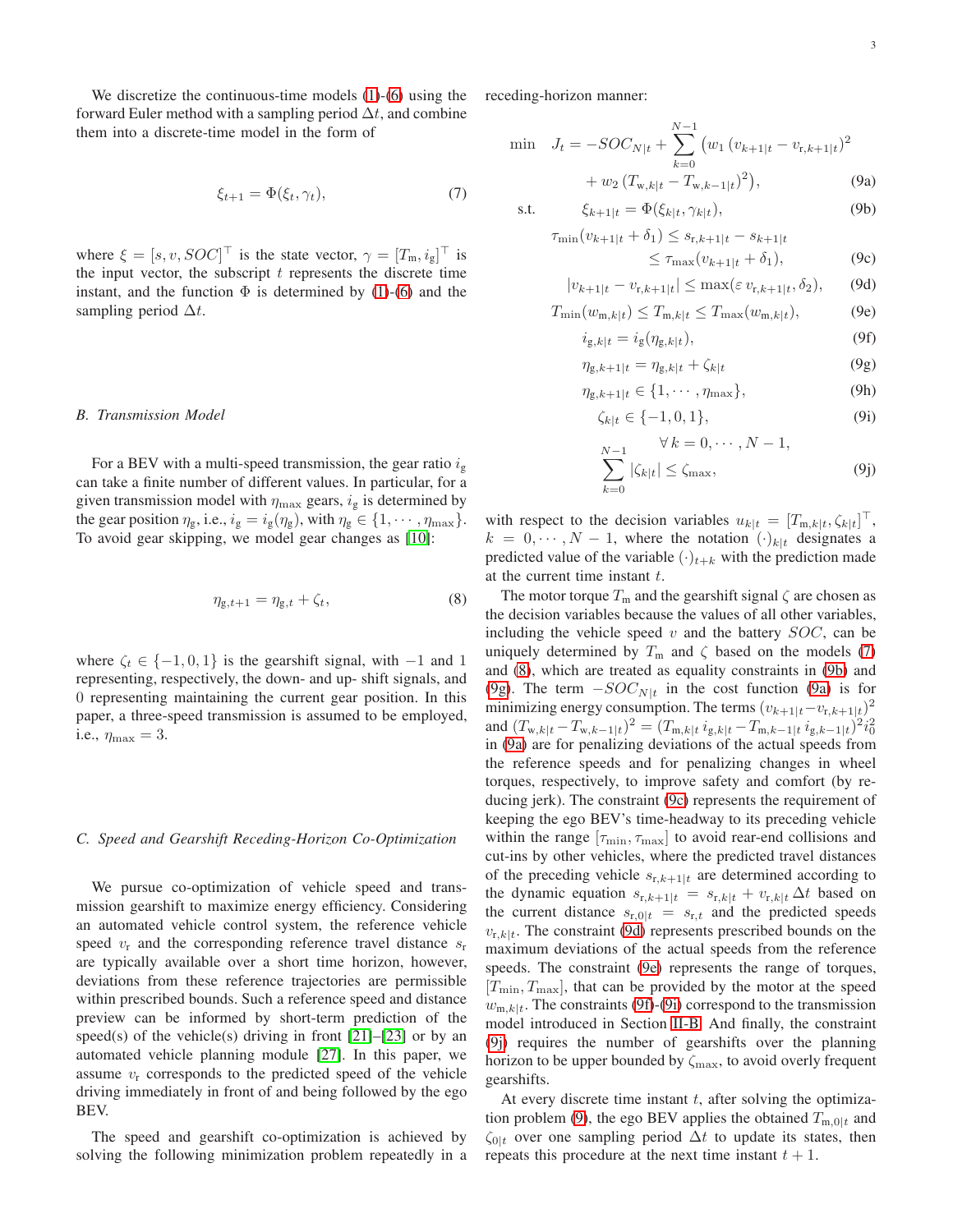Due to the fact that  $T_{m,k|t}$  takes continuous values and  $\zeta_{k|t}$ takes values in the discrete set  $\{-1, 0, 1\}$ , the problem [\(9\)](#page-2-12) is a mixed integer problem with many constraints. Note that in practice the number of gearshifts over a short time period (e.g.,  $5 \sim 8$  seconds) is typically small [\[8\]](#page-9-10)–[\[10\]](#page-9-4). This means that the maximum number of gearshifts  $\zeta_{\text{max}}$  in [\(9j\)](#page-2-11) can be chosen as a small positive integer. For such a case, we introduce a transformation of [\(9\)](#page-2-12) that has fewer decision variables and constraints in what follows.

### <span id="page-3-3"></span>*D. Problem Transformation*

For a given gear position at the current time instant,  $\eta_{g,0|t} = \eta_{g,t} \in \{1, \cdots, \eta_{\text{max}}\},$  there are a finite number of distinct gear position sequences,  $\pi_t = \{\eta_{g,0|t}, \eta_{g,1|t}, \cdots, \eta_{g,N|t}\},\$ that satisfy both the gear dynamics [\(9g\)](#page-2-3)-[\(9i\)](#page-2-9) and the bound [\(9j\)](#page-2-11) on the number of gearshifts. We denote the set of all such sequences as  $\Pi(\eta_{g,t})$ , called the set of admissible gear position sequences. We have that 1)  $\pi_t$  takes values in  $\Pi(\eta_{g,t})$ , and 2)  $\Pi(\eta_{g,t}) \in {\Pi(1), \cdots, \Pi(\eta_{\text{max}})},$  where the sets  $\Pi(1), \cdots, \Pi(\eta_{\text{max}})$  can be constructed offline and stored for online use.

Then, we can transform [\(9\)](#page-2-12) into the following problem:

$$
\min \qquad (9a) \qquad (10a)
$$

s.t. 
$$
(9b) - (9f)
$$
 (10b)

$$
\{\eta_{g,0|t}, \eta_{g,1|t}, \cdots, \eta_{g,N|t}\} = \pi_t \in \Pi(\eta_{g,t}), \qquad (10c)
$$

with respect to the decision variables  $T_{m,k|t}$ ,  $k = 0, \dots, N-1$ , and  $\pi_t$ .

Moreover, after indexing the admissible gear position sequences  $\pi_t$  in  $\Pi(\eta_{g,t})$  by natural numbers  $1, 2, \dots$ , we can write the problem [\(10\)](#page-3-1) into the abstract form [\(11\)](#page-3-2). We remark that to achieve such an abstraction, the intermediate variables  $\xi_{k|t}$  and  $i_{g,k|t}$  governed by the equality constraints [\(9b\)](#page-2-2) and [\(9f\)](#page-2-8) need to be considered as deterministic functions of the decision variables  $T_{m,k|t}$  and  $\pi_t$ . This way, not only the equality constraints [\(9b\)](#page-2-2) and [\(9f\)](#page-2-8) can be dropped from the problem definition, but also the inequality constraints [\(9c\)](#page-2-5)-[\(9e\)](#page-2-7) can be treated as conditions directly constraining the decision variables  $T_{m,k|t}$  and  $\pi_t$  (i.e., by substituting the expressions of  $\xi_{k|t}$  and  $i_{g,k|t}$  as functions of  $T_{m,k|t}$  and  $\pi_t$  into them). Furthermore, the constraint [\(9d\)](#page-2-6) needs to be expressed as two inequalities so that each of them involves a continuously differentiable function.

In the next section, we deal with the problem [\(10\)](#page-3-1) by looking at its abstract, condensed form [\(11\)](#page-3-2).

#### <span id="page-3-0"></span>III. A CONTINUOUS RELAXATION TO A MIXED INTEGER OPTIMIZATION PROBLEM

In Section [II-D,](#page-3-3) we transformed the BEV speed and gearshift co-optimization problem into the following form, which is an MINLP:

<span id="page-3-2"></span>
$$
\min_{u,v} f(u,v),
$$
\n
$$
\text{s.t.} \quad u \in U(v) = \{u \in \mathbb{R}^{n_u} : g(u,v) \le 0_m\},
$$
\n
$$
v \in V = \{1, \cdots, n_v\},
$$
\n
$$
(11b)
$$

where the cost function  $f(u, v) : \mathbb{R}^{n_u} \times \mathbb{N} \to \mathbb{R}$  is assumed to be continuously differentiable in  $u$ . The continuous variable u takes values in a set  $U(v)$ , which depends on v and is characterized by the inequalities  $g(u, v) \leq \mathbf{0}_m$  with  $g : \mathbb{R}^{n_u} \times$  $\mathbb{N} \to \mathbb{R}^m$  being continuously differentiable in u. The integer variable v takes values in a finite set  $V = \{1, \dots, n_v\} \subset \mathbb{N}$ .

In general, MINLP problems are difficult to solve exactly. Continuous relaxation techniques may be exploited to obtain approximate solutions [\[28\]](#page-9-20). They typically transform the original MINLP problem into a nonlinear programming problem with purely continuous variables (NLP). For instance, for some problems, the integrality constraint  $v \in V = \{1, \dots, n_v\}$  may be replaced with  $v \in \overline{V} = [1, n_v]$ . Then, one can use off-theshelf NLP solvers, such as the interior-point method [\[29\]](#page-9-21) and the sequential quadratic programming (SQP) method [\[30\]](#page-9-22), to compute solutions to the transformed problem.

However, in our BEV speed and gearshift co-optimization problem, neither a gear ratio  $i_g(\eta_g)$  with a non-integer gear position  $\eta_{\rm g}$  (see [\(9f\)](#page-2-8)) nor a gear position sequence  $\pi_t \in \Pi(\eta_{\rm g,t})$ with a non-integer index (see [\(10c\)](#page-3-4)) are defined. This means a model that represents the powertrain response with such noninteger settings is unavailable. In this case, the above relaxation where  $v \in V = \{1, \dots, n_v\}$  is replaced with  $v \in \overline{V} = [1, n_v]$ is not applicable to our problem. Therefore, in what follows we introduce another continuous relaxation and also discuss its theoretical properties.

<span id="page-3-4"></span><span id="page-3-1"></span>Firstly, it is easy to see that the problem [\(11\)](#page-3-2) is equivalent to the following MINLP problem:

<span id="page-3-6"></span>
$$
\min_{u,p} \quad p^{\top} \mathbf{f}(u), \tag{12a}
$$

<span id="page-3-9"></span>s.t. 
$$
\mathbf{g}(u) p \leq \mathbf{0}_{mn_v},
$$
  
\n $p \in \Omega,$  (12b)

where

$$
\mathbf{f}(u) = \begin{bmatrix} f(u,1) \\ \vdots \\ f(u,n_v) \end{bmatrix}, \quad \mathbf{g}(u) = \begin{bmatrix} g(u,1) \\ & \ddots \\ & & g(u,n_v) \end{bmatrix}, \quad (13)
$$

and

<span id="page-3-5"></span>
$$
\Omega = \{ p \in \{0, 1\}^{n_v} \, | \, p^\top \mathbf{1}_{n_v} = 1 \}.
$$

The set  $\Omega$  defined in [\(14\)](#page-3-5) represents the set of vertices of an  $(n_v - 1)$ -dimensional standard simplex, and the constraint  $p \in \Omega$  ensures that the vector p has precisely one entry to be 1 and all others to be 0. In particular, the index of the entry 1 corresponds to the value of  $v$  in [\(11\)](#page-3-2).

We consider the following continuous relaxation to  $(12)$ :

$$
\min_{u,p} \quad p^{\top} \mathbf{f}(u), \tag{15a}
$$

$$
\text{s.t.} \quad \mathbf{g}(u) \, p \le \mathbf{0}_{mn_v}, \tag{15b}
$$

<span id="page-3-10"></span><span id="page-3-7"></span>
$$
p \in \bar{\Omega},\tag{15b}
$$

where

<span id="page-3-8"></span>
$$
\bar{\Omega} = \{ p \in [0, 1]^{n_v} \, | \, p^\top \mathbf{1}_{n_v} = 1 \}. \tag{16}
$$

It can be seen that  $(15)$  is transformed from  $(12)$  by replacing the vertex set  $\Omega$  with its convex hull  $\Omega$ . We now discuss several theoretical properties of the relaxed problem [\(15\)](#page-3-7).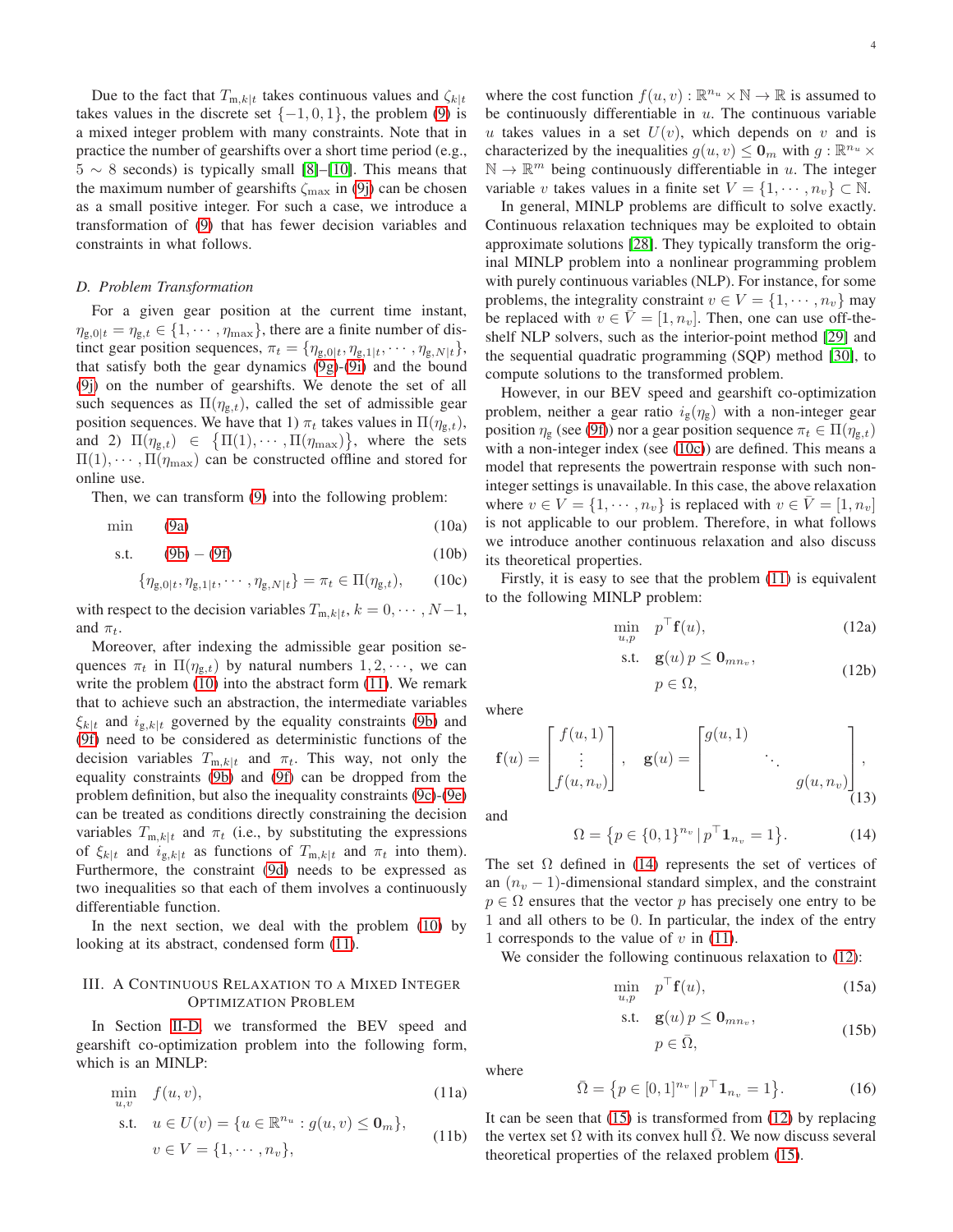*Proposition 1:* The cost and constraint functions of [\(15\)](#page-3-7) are continuously differentiable in the decision variables  $(u, p)$ .

*Proof:* This follows from the expressions of the cost and constraints in [\(15\)](#page-3-7) and [\(16\)](#page-3-8), and our assumptions that f and  $q$ are continuously differentiable in  $u$  made when problem  $(11)$ is defined.

The significance of Proposition 1 is that the continuous differentiability of the cost and constraint functions enables us to use derivative information to characterize minimizers of [\(15\)](#page-3-7), e.g., through the Karush-Kuhn-Tucker conditions. This also implies that many off-the-shelf NLP solvers can be used to solve  $(15)$ .

We are interested in characterizing the feasibility and optimality gaps between the original MINLP problem [\(11\)](#page-3-2) and the relaxed problem [\(15\)](#page-3-7). The following two propositions are dedicated to such properties.

*Proposition 2:* Suppose  $(\bar{u}, \bar{p})$  is a global minimizer of [\(15\)](#page-3-7). Let  $\hat{p} \in \Omega$  be such that  $\hat{p}_i = 1$  for some i satisfying  $\bar{p}_i >$ 0. Then,  $(\bar{u}, \hat{p})$  is necessarily a global minimizer of [\(12\)](#page-3-6). In turn,  $(\bar{u}, i)$  is a global minimizer of [\(11\)](#page-3-2). Moreover, we have  $\bar{p}^\top \mathbf{f}(\bar{u}) = \hat{p}^\top \mathbf{f}(\bar{u}) = f(\bar{u}, i).$ 

*Proof:* Let  $V' = \{j \in V : g(\bar{u}, j) \leq \mathbf{0}_m\}$ . Since  $(\bar{u}, \bar{p})$  is feasible for [\(15\)](#page-3-7), i.e.,  $g(\bar{u}, k) \leq \mathbf{0}_m$  for all  $k \in \{j \in V : \bar{p}_j > \}$ 0}, the set  $V'$  is non-empty. Let us rename the integers in  $V'$ as  $1, 2, \dots, m_v, m_v + 1$  with  $0 \le m_v \le n_v - 1$ .

Let 
$$
\Sigma = \{q \in [0,1]^{m_v} | q^{\top} \mathbf{1}_{m_v} \le 1 \}
$$
 and  $\overline{\Omega}' = \int \left[ \begin{array}{c} q \\ q \end{array} \right]$ 

 $\begin{array}{c} 1 - q^{\top} \mathbf{1}_{m_v} \\ 0 \end{array}$  $\begin{bmatrix} 0 & 1 \\ 0 & 1 \end{bmatrix} m_v \begin{bmatrix} 0 \\ 1 \end{bmatrix}$   $q \in \Sigma$  $\Big\} \subseteq \overline{\Omega}$ . By construction,  $(\overline{u}, p')$  is

feasible for [\(15\)](#page-3-7) if and only if  $p' \in \overline{\Omega}'$ . In particular,  $\overline{p} \in \overline{\Omega}'$ .  $\sqrt{ }$  $\bar{q}$ 1

Let us write  $\bar{p}$  as  $\overline{1}$  $1-\bar{q}^\top \boldsymbol{1}_{m_v}$  $\mathbf{0}_{n_v-m_v-1}$ with  $\bar{q} \in \Sigma$ . Let us now consider  $h : \mathbb{R}^{m_v} \to \mathbb{R}$  defined by

$$
h(q) = \sum_{k=1}^{m_v} q_k f(\bar{u}, k) + (1 - q^{\top} \mathbf{1}_{m_v}) f(\bar{u}, m_v + 1), \quad (17)
$$

which is a linear function on  $\mathbb{R}^{m_v}$ . Since  $(\bar{u}, \bar{p})$  is a global minimizer of [\(15\)](#page-3-7),  $\bar{q}$  is a global minimizer of h on  $\Sigma$ , which is a compact subset of  $\mathbb{R}^{m_v}$ .

Since h is linear, either  $\bar{q}$  locates on the boundary of  $\Sigma$  or h is constant on  $\Sigma$ .<sup>[1](#page-4-0)</sup> For the former case, either  $\bar{q}_j \in \{0, 1\}$ for some  $j \in \{1, \cdots, m_v\}$  or  $\bar{q}^\top \mathbf{1}_{m_v} = 1$ .

If  $\bar{q}_j = 1$ , then  $\bar{p}$  satisfies  $\bar{p}_j = 1$  and  $\bar{p}_k = 0$  for all  $k \neq j$ . In this case, the  $\hat{p}$  defined in the proposition statement is identical to  $\bar{p}$ , and  $(\bar{u}, \hat{p}) = (\bar{u}, \bar{p})$  is feasible for both the MINLP problem [\(12\)](#page-3-6) and the relaxed problem [\(15\)](#page-3-7). Moreover, we have  $\hat{p}^\top \mathbf{f}(\bar{u}) = \bar{p}^\top \mathbf{f}(\bar{u})$ .

If  $\bar{q}_j = 0$  which implies  $\bar{p}_j = 0$  or  $\bar{q}^\top \mathbf{1}_{m_v} = 1$  which implies  $\bar{p}_{m_v+1} = 0$ , then we exclude j or  $m_v + 1$  from V', rename the remaining integers in  $V'$  as  $1, 2, \dots, m'_v, m'_v + 1$  with  $m'_v = m_v - 1$ , and repeat the above arguments. By iterating this procedure, we will eventually fall into the case where  $h$  is constant on  $\Sigma$ . Specifically, we will end up with a maximum

<span id="page-4-0"></span><sup>1</sup>This follows from the fact that linear functions are harmonic and the maximum principle for harmonic functions [\[31\]](#page-9-23).

set of integers  $V'' = \{1, \dots, m''_v, m''_v + 1\}$  and its corresponding  $\bar{\Omega}'' =$  $\lceil$  $\overline{1}$ q  $1-q^{\top} \mathbf{1}_{m''_v}$ <br>  $\mathbf{0}_{n_v-m''_v-1}$ 1  $\overline{1}$  $\begin{array}{c}\n\hline\n\end{array}$  $q \in [0,1]^{m''_v}, q^{\top} \mathbf{1}_{m''_v} \leq 1$  $\mathcal{L}$ such that 1)  $\bar{f}(\bar{u},j) = \bar{f}(\bar{u},k)$  for  $j, k \in V''$ , and 2)  $f(\bar{u}, j) \le f(\bar{u}, k)$  for  $j \in V''$  and  $k \in V' \setminus V''$ . In particular,  $\bar{p}\in \bar{\Omega}''$  .

The above 1) and 2) show that when the continuous variable u is fixed at the given value  $\bar{u}$ , every  $\hat{p} \in \Omega$  such that  $\hat{p}_i = 1$ only if  $\bar{p}_i > 0$  is a global minimizer of the induced integer program. Note that by construction, such  $\hat{p}$ 's must belong to  $\overline{\Omega}''$ . Moreover, we have that  $\overline{p}^{\top}f(\overline{u})$ , as a convex combination of identical  $f(\bar{u}, j)$ 's with  $j \in V''$ , satisfies  $\bar{p}^\top \mathbf{f}(\bar{u}) = \hat{p}^\top \mathbf{f}(\bar{u})$ for every such  $\hat{p}$ .

Since the admissible set defined by [\(12b\)](#page-3-9), Ξ, is a subset of that defined by [\(15b\)](#page-3-10),  $\bar{\Xi}$ , and  $\hat{p}^\top \mathbf{f}(\bar{u}) = \bar{p}^\top \mathbf{f}(\bar{u}) \leq p^\top \mathbf{f}(u)$ for all  $(u, p) \in \bar{\Xi}$ , it must hold that  $\hat{p}^\top \mathbf{f}(\bar{u}) \leq p^\top \mathbf{f}(u)$  for all  $(u, p) \in \Xi \subset \Xi$ , i.e.,  $(\bar{u}, \hat{p})$  is a global minimizer of [\(12\)](#page-3-6).

The remaining part of Proposition 2 follows from the equivalence of [\(11\)](#page-3-2) and [\(12\)](#page-3-6).  $\blacksquare$ 

Proposition 2 says that the original MINLP problem [\(11\)](#page-3-2) and the relaxed problem [\(15\)](#page-3-7) have no optimality gap at their global minimizers. Furthermore, if a global minimizer  $(\bar{u}, \bar{p})$  to the relaxed problem [\(15\)](#page-3-7) has been found, it is straightforward to derive a global minimizer  $(\bar{u}, i)$  to the original MINLP problem [\(11\)](#page-3-2). In practice, it may not be easy to identify a global minimizer to a non-convex NLP problem such as [\(15\)](#page-3-7). Instead, typical NLP solvers, especially the ones exploiting derivative information, compute only local minimizers. Therefore, we are also interested in estimating the gap between [\(11\)](#page-3-2) and [\(15\)](#page-3-7) at their local minimizers. The following proposition presents such a result.

*Proposition 3:* Suppose  $(\bar{u}, \bar{p})$  is a local minimizer of [\(15\)](#page-3-7). Let  $\hat{p} \in \Omega$  be such that  $\hat{p}_i = 1$  for some i satisfying  $\bar{p}_i >$ 0. Then, (i)  $(\bar{u}, \hat{p})$  and  $(\bar{u}, i)$  are guaranteed to be feasible points of [\(12\)](#page-3-6) and [\(11\)](#page-3-2), respectively, and,  $\bar{p}^\top \mathbf{f}(\bar{u}) = \hat{p}^\top \mathbf{f}(\bar{u}) =$  $f(\bar{u}, i)$ . (ii) If  $\bar{p} \in \Omega$ , then we have  $\hat{p} = \bar{p}$ , and  $(\bar{u}, \hat{p})$  and  $(\bar{u}, i)$  are guaranteed to be local minimizers of [\(12\)](#page-3-6) and [\(11\)](#page-3-2), respectively.

*Proof:* The proof for part (i) follows the same steps as those in the proof of Proposition 2 except for the second last paragraph. If  $\bar{p}$  is itself an integer vector (i.e.,  $\bar{p} \in \Omega$ ), then  $\hat{p}$  must be identical to  $\bar{p}$  by its definition. Moreover, the fact that  $(\bar{u}, \bar{p})$  is a local minimizer of [\(15\)](#page-3-7) ensures  $\bar{u}$ to be a local minimizer of the NLP problem with respect to u that is induced from [\(15\)](#page-3-7) by fixing  $p = \bar{p}$ . The part (ii) of Proposition 3 thus follows.

The significance of Proposition 3 is that it implies one can find a feasible solution  $(\bar{u}, i)$  to the MINLP problem [\(11\)](#page-3-2) by rounding a solution  $(\bar{u}, \bar{p})$  to the NLP problem [\(15\)](#page-3-7), which can be relatively easily solved for (e.g., using off-the-shelf NLP solvers). Moreover, the quality of such a rounded solution can be monitored via the cost value  $\bar{p}^\top f(\bar{u})$  of the solution to the NLP problem. In addition, the following two remarks discuss the optimality of the rounded solution  $(\bar{u}, i)$ .

*Remark 1:* In general, the rounded solutions  $(\bar{u}, \hat{p})$  and  $(\bar{u}, i)$ are not necessarily local minimizers of [\(12\)](#page-3-6) and [\(11\)](#page-3-2). This can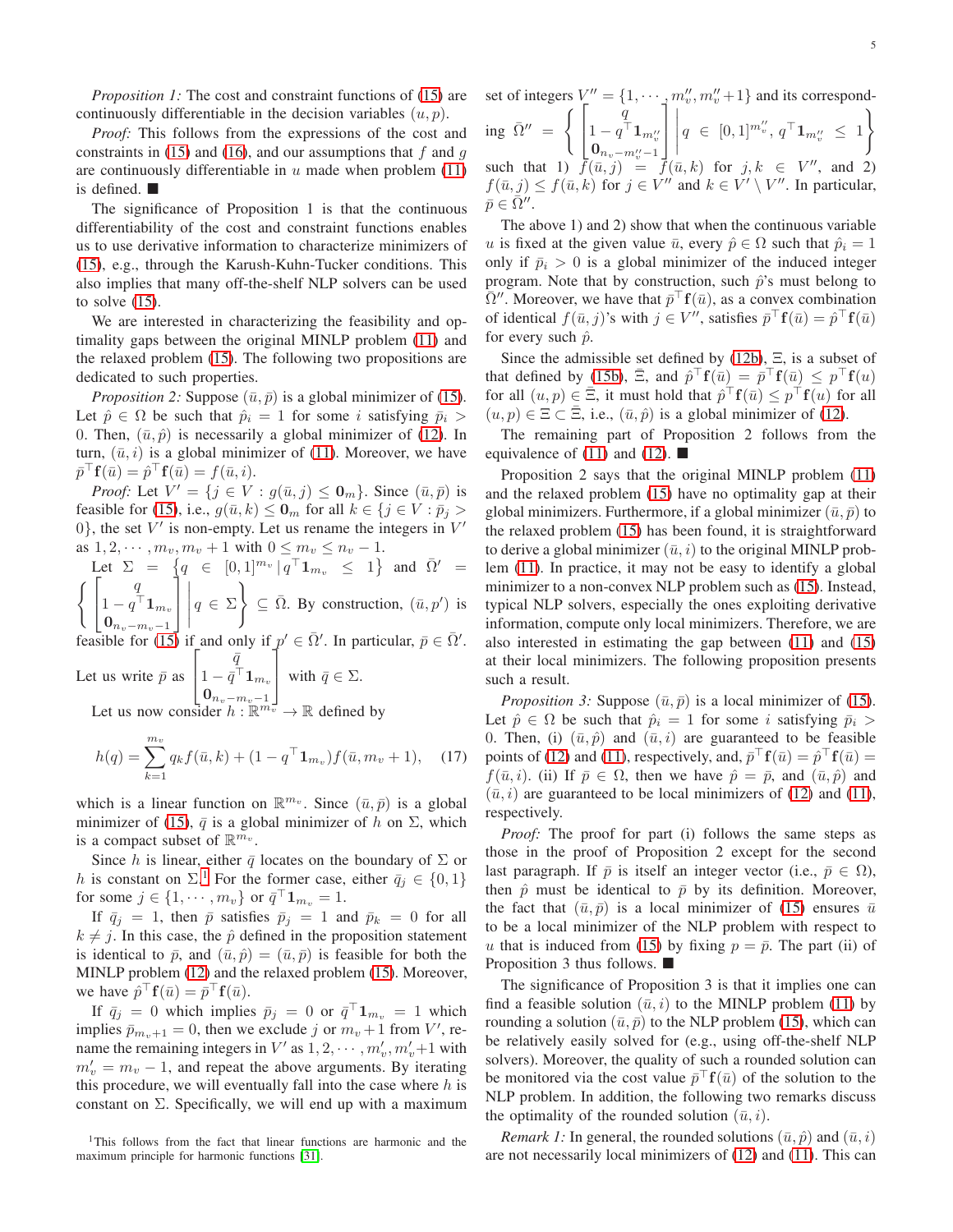be seen from the following example:

$$
\min_{u, p_1, p_2} (p_1 + p_2)u,
$$
\n
$$
\text{s.t.} \quad\n\begin{bmatrix}\n-p_1 u \\
-p_2(u+1)\n\end{bmatrix} \leq \mathbf{0}_2,
$$
\n
$$
p_1, p_2 \in \{0, 1\}, \quad p_1 + p_2 = 1,
$$
\n(18)

which has the following continuous relaxation,

$$
\min_{u, p_1, p_2} (p_1 + p_2)u,
$$
\n
$$
\text{s.t.} \begin{bmatrix} -p_1 u \\ -p_2(u+1) \end{bmatrix} \le \mathbf{0}_2,
$$
\n
$$
p_1, p_2 \in [0, 1], \quad p_1 + p_2 = 1.
$$
\n
$$
(19)
$$

It can be easily checked that  $(\bar{u}, \bar{p}_1, \bar{p}_2) = (0, 0.5, 0.5)$  is a local minimizer of [\(19\)](#page-5-1), but one of its rounded solutions,  $(0, 0, 1)$ , is not a local minimizer of [\(18\)](#page-5-2). Indeed,  $(-1, 0, 1)$ is the global minimizer of both [\(18\)](#page-5-2) and [\(19\)](#page-5-1), consistent with our theoretical result of Proposition 2.

*Remark 2:* In the proof of Proposition 2, we have also shown that for  $(\bar{u}, \bar{p})$  with a non-integer  $\bar{p}$  to be a (global or local) minimizer of [\(15\)](#page-3-7), there must exist distinct vertices  $i, j \in V$  of  $\Omega$  such that  $f(\bar{u}, i) = f(\bar{u}, j)$ . This can rarely be encountered in many practical problems. For instance, we will show in Section [V](#page-6-0) that the numerical solutions to the relaxed version of our speed and gearshift receding-horizon co-optimization problem [\(10\)](#page-3-1) have integer  $\bar{p}$ 's at the majority of the time instants. Proposition 3 ensures that these solutions with integer  $\bar{p}$ 's are guaranteed to be local minimizers of the original MINLP problem [\(10\)](#page-3-1).

On the basis of Propositions 1–3, we approximately solve the BEV speed and gearshift co-optimization problem [\(10\)](#page-3-1) through solving its continuous relaxation with the form [\(12\)](#page-3-6). In particular, we determine the value of the integer variable according to  $\bar{v} = \arg \max_{i \in V} \bar{p}_i$ .

# <span id="page-5-0"></span>IV. ALTERNATIVE ENERGY EFFICIENCY OPTIMIZATION APPROACHES FOR COMPARISON

To evaluate performance of the proposed vehicle speed and transmission gearshift coordinated receding-horizon control strategy for improving BEV energy efficiency, in this section we describe several other energy efficiency optimization approaches for comparison.

Firstly, we consider the globally optimal solution for vehicle speed and transmission gearshift trajectories in terms of minimizing battery *SOC* consumption. It is computed as the solution to the following optimization problem:

$$
\min \quad J^{\text{dp}} = -SOC_{t_{\text{f}}},\tag{20a}
$$

s.t. 
$$
(9b) - (9i)
$$
,  $(20b)$ 

with respect to  $u_t = [T_{m,t}, \zeta_t]^\top$ ,  $t = 0, \dots, t_f - 1$ , where  $t_f$ corresponds to the entire duration of the trip.

We remark that to compute such a globally optimal solution based on [\(20\)](#page-5-3), the reference speed  $v_r$  over the entire trip must be known a priori. This may not be as practical as the assumption of being able to predict  $v_r$  for a short time horizon in the proposed receding-horizon optimization strategy [\(9\)](#page-2-12). In <span id="page-5-2"></span>addition, the solution to [\(20\)](#page-5-3) concerns itself only with the *SOC* consumption, unlike the proposed strategy [\(9\)](#page-2-12) which also accounts for passenger comfort (characterized by the second and third terms in the cost function [\(9a\)](#page-2-4)) and avoids overly frequent gearshifts (through the constraint [\(9j\)](#page-2-11)). The reason for considering such a global *SOC* consumption minimization solution is that it quantifies an upper limit on the energy efficiency performance, which will be used as a benchmark for evaluating performance of the other approaches.

<span id="page-5-1"></span>We use a dynamic programming (DP) algorithm [\[32\]](#page-9-24) to solve [\(20\)](#page-5-3), where the constraints [\(9c\)](#page-2-5)-[\(9e\)](#page-2-7) are handled through penalties.

Next, to highlight the benefit of employing multi-speed transmissions in BEVs for improving energy efficiency, we consider a BEV with a single reduction gear of ratio  $i_{\rm g}^{\rm s}$  for forward driving. Its speed trajectory is optimized through repeatedly solving the following problem in a receding-horizon manner:

<span id="page-5-5"></span>
$$
\min \quad J_t^{\text{sg}} = \sum_{k=0}^{N-1} \left( w_1' \left( v_{k+1|t} - v_{\text{r},k+1|t} \right)^2 + w_2' \left( T_{\text{w},k|t} - T_{\text{w},k-1|t} \right)^2 \right), \tag{21a}
$$

<span id="page-5-4"></span>s.t. 
$$
(9b) - (9e)
$$
,  $(21b)$ 

with respect to  $T_{w,k|t}$ ,  $k = 0, \dots, N-1$ , where  $T_{w,k|t} =$  $T_{m,k|t} i_{g}^{s}$  instead of following [\(3\)](#page-1-3). The cost function [\(21a\)](#page-5-4) is motivated by the observation that energy efficiency can be improved by smoothing speed profiles and reducing battery current spikes, which has been shown by the results in [\[26\]](#page-9-18), [\[33\]](#page-9-25), [\[34\]](#page-9-26).

The advantage of minimizing [\(21a\)](#page-5-4) is that battery *SOC* dynamics [\(4\)](#page-1-4) are not involved, so the number of states is reduced and estimating  $V_{\text{oc}}$ ,  $R_{\text{b}}$  and  $\eta_{\text{m}}$  values through lookup  $tables + interpolations is not needed, and thus, computations$ are simplified. It is shown through simulation case studies in Section [V](#page-6-0) that a speed trajectory determined based on [\(21\)](#page-5-5) can achieve, depending on driving cycles,  $2.56\% \sim 10.42\%$ energy savings compared to following  $v_r$  exactly. The results corresponding to [\(21\)](#page-5-5) and a single reduction gear are referred to as *Optimized speed* & *Single gear*, and those corresponding to following  $v_r$  exactly and a single gear are referred to as *Baseline*.

<span id="page-5-3"></span>Finally, for BEVs equipped with multi-speed transmissions, we show the benefit of optimizing vehicle speed and gearshift trajectories simultaneously using our proposed co-optimization strategy versus optimizing them separately. For the latter, we first optimize a static gear shift map offline following the approach of [\[35\]](#page-9-27) (the obtained shift map is shown in Fig. [1\)](#page-6-1), and then optimize the vehicle speed/wheel torque online based on the receding-horizon optimization [\(21\)](#page-5-5). Specifically, after the pair of vehicle speed and desired wheel torque  $(v_t, T_{w,t})$ has been determined through [\(21\)](#page-5-5), the gear position  $\eta_{g,t}$  is selected according to the shift map and the motor torque is computed as  $T_{m,t} = \frac{T_{w,t}}{i_s (n_s + t)}$  $\frac{1_{w,t}}{i_g(\eta_{g,t})}$  i<sub>0</sub>. The results corresponding to such a separate optimization procedure are referred to as *Optimized speed* & *Shift map* (*Map*).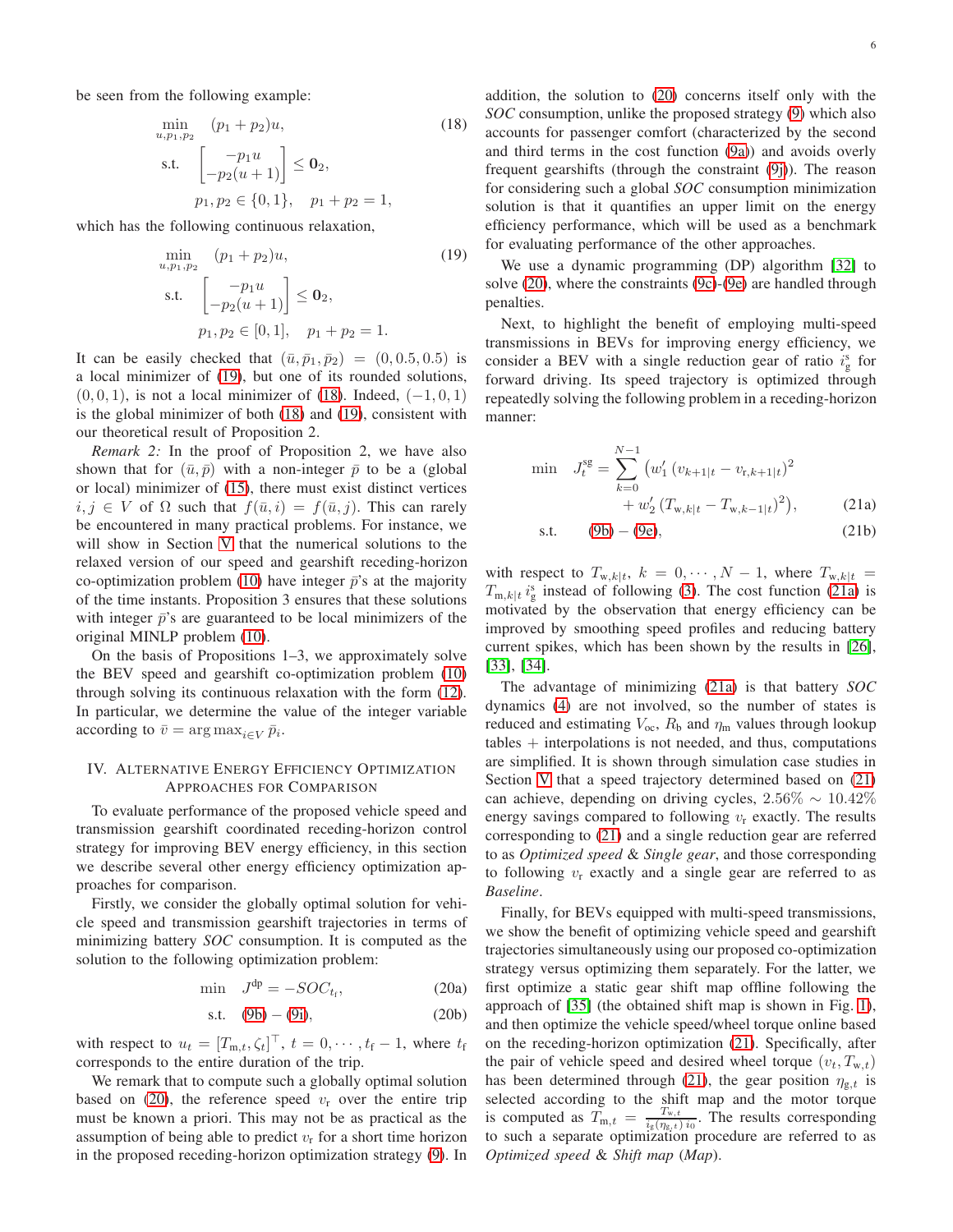

<span id="page-6-1"></span><span id="page-6-0"></span>Fig. 1. Gear shift map optimized through the approach of [\[35\]](#page-9-27).

#### V. RESULTS

In this section, we evaluate performance of the proposed BEV speed and gearshift coordinated receding-horizon control strategy for improving energy efficiency through a comprehensive set of simulation case studies, and also compare it with the alternative energy efficiency optimization approaches described in Section [IV.](#page-5-0)

Table [I](#page-6-2) summarizes the parameter values used for generating the results in this section. The values of parameters related to the vehicle and battery models  $(1)-(6)$  $(1)-(6)$  $(1)-(6)$ , as well as the maps for  $V_{\text{oc}}(SOC)$ ,  $R_{\text{b}}(SOC)$  and  $\eta_{\text{m}}(T_{\text{m}}, w_{\text{m}})$ , are extracted from the high-fidelity powertrain simulation model *ADVISOR* [\[36\]](#page-9-28). We use standard driving cycles to represent profiles of the reference speed  $v_r$  for different driving conditions. The driving cycle is revealed gradually to the ego BEV as it drives forward, to model the real-time prediction of  $v_r$  for a short time horizon.

| <b>TABLE I</b>           |  |  |  |  |  |  |  |
|--------------------------|--|--|--|--|--|--|--|
| <b>MODEL PARAMETERS.</b> |  |  |  |  |  |  |  |

<span id="page-6-2"></span>

|                                                                       | Value [Unit]                                           |
|-----------------------------------------------------------------------|--------------------------------------------------------|
| Symbol                                                                |                                                        |
| $m, m$ <sub>eff</sub>                                                 | $1445$ [kg]                                            |
| $r_{\rm w}$                                                           | $0.3166$ [m]                                           |
| $\rho$                                                                | 1.2 [ $\text{kg/m}^3$ ]                                |
| $A_{\rm f}$                                                           | 2.06 [m <sup>2</sup> ]                                 |
| $C_{\rm d}$                                                           | $\overline{0.312}$ [-]                                 |
| $\frac{g}{\theta}$                                                    | 9.81 [m/s <sup>2</sup> ]                               |
|                                                                       | $0$ [rad]                                              |
|                                                                       | $0.0086$ [-]                                           |
|                                                                       | 55 [Ah]                                                |
| $\eta_{\mathsf{h}}^{\mp}$ , $\eta_{\mathsf{h}}^{\mp}$                 | ${0.9, 1.11}$ [-]                                      |
| $\Delta t$                                                            | 1 <sub>[s]</sub>                                       |
| $\frac{i_{\text{g}}(\eta_{\text{g}})}{i_{0},i_{\text{g}}^{\text{s}}}$ | $\{3.05, 1.72, 0.92\}$                                 |
|                                                                       | $\{4.2, 7.2\}$ [-]                                     |
| $\tau_{\min}, \tau_{\max}$                                            | $\{1, 2\}$ [s]                                         |
| $\delta_1, \delta_2, \varepsilon$                                     | $\{5, 2, 0.1\}$ [-]                                    |
| Cmax                                                                  |                                                        |
| $w_1, w_2, w'_1, w'_2$                                                | $\{5 \times 10^{-4}, 2.5 \times 10^{-6}, 1, 10^{-3}\}$ |

Fig. [2](#page-7-0) illustrates the results for the Urban Dynamometer Driving Schedule (UDDS) cycle. Fig. [2\(](#page-7-0)a) plots the obtained vehicle speed trajectories with different approaches, including the solution to [\(20\)](#page-5-3) computed using DP, our proposed receding-horizon co-optimization solution, and the solution corresponding to separate optimization based on [\(21\)](#page-5-5) and the shift map in Fig. [1.](#page-6-1) Note that the speed constraints [\(9d\)](#page-2-6), shown by the black dashed lines, are satisfied by all the approaches. Note also that the distance constraints [\(9c\)](#page-2-5) guarantee that the total travel distances corresponding to different approaches are close to each other (the difference is within 5 meters). This ensures the *SOC* consumption results of different approaches to be comparable. Fig.  $2(b) - (d)$  display, respectively, the corresponding motor torque, gear position, and battery *SOC* trajectories.

It can be observed from Fig. [2\(](#page-7-0)d) that the DP solution consumes the least *SOC*, followed by our proposed solution (referred to as *Speed-and-gearshift Co-optimization*), and the solution of *Optimized speed* & *Shift map* consumes the most *SOC*. Note that the DP solution relies on the assumption that  $v_r$  over the entire trip is known a priori, which is hard to enforce in practice, while the other two approaches rely only on short-term predictions of  $v_r$ , which has been shown to be possible [\[21\]](#page-9-13)–[\[23\]](#page-9-14). Moreover, the DP solution allows large wheel torque changes and arbitrarily frequent gearshifts in order to minimize *SOC* consumption. As a result, we can observe significant spikes in the motor torque trajectory and a high frequency of gearshifts in the gear position trajectory of the DP solution compared to the other two approaches.

Our proposed solution consumes considerably less *SOC* than the solution of *Optimized speed* & *Shift map*, corresponding to 6.29% improvement, and consumes only slightly more than the DP solution. This shows the effectiveness of our proposed receding-horizon control strategy for improving BEV energy efficiency and the superiority of speed and gearshift co-optimization over separate optimization. Specifically, for generating this result, we use  $\zeta_{\text{max}} = 1$  and  $N = 8$ , i.e., allow at most 1 gear change over a planning horizon of 8 [s]. We choose  $\zeta_{\text{max}} = 1$  to balance the tradeoff between energy savings performance and computational complexity. For larger values of  $\zeta_{\text{max}}$ , further improvements in energy efficiency are not significant. Note that allowing at most 1 gear change over the planning horizon where the change can take place at any time instant of the horizon is more flexible than the assumption of constant gear position over the horizon in [\[9\]](#page-9-17). The latter restricts the place over the planning horizon where the gear can be shifted to the beginning of the horizon.

In addition to the UDDS cycle, we also consider three other driving cycles and summarize the *SOC* consumption results of all the approaches described in this paper for those driving cycles in Table [II.](#page-7-1) All simulations are conducted with the initial  $SOC = 80\%$ .

As expected, the DP solutions consume the least *SOC* for all of the four driving cycles. Our proposed *Speed-and-gearshift Co-optimization* strategy is the second best, with, depending on the cycles,  $7.32\% \sim 18.61\%$  improvements compared to *Baseline* and 1.06% ∼ 6.29% better than *Optimized speed* & *Shift map*. In particular, except for the Worldwide Harmonized Light-duty Vehicles Test Cycles – Class 3 (WLTC), *Speedand-gearshift Co-optimization* with a shorter planning horizon of  $N = 5$  even outperforms the other two approaches, *Optimized speed* & *Single gear* and *Optimized speed* & *Shift*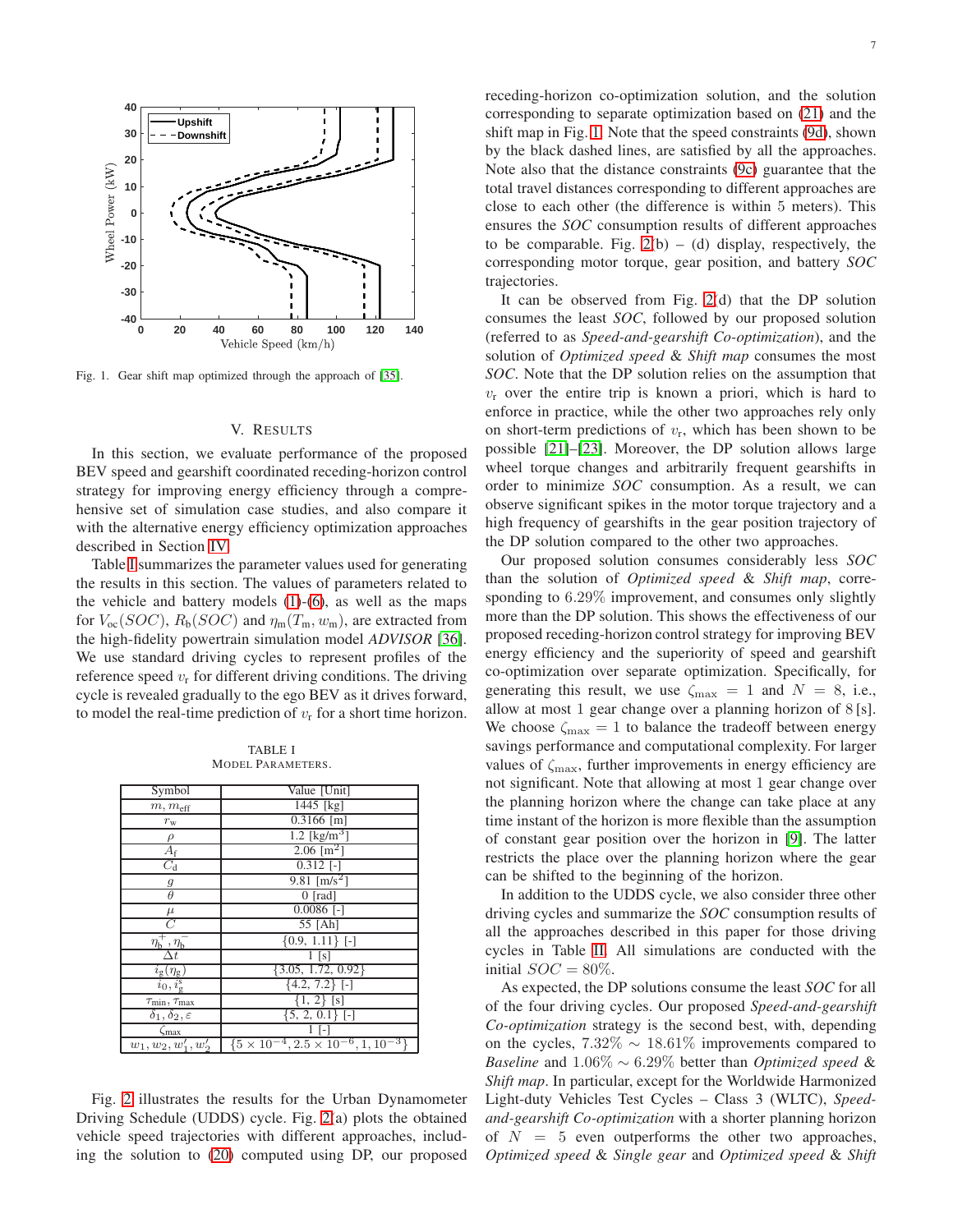

<span id="page-7-0"></span>Fig. 2. Simulation results for the UDDS driving cycle with planning horizon  $N = 8$ : (a) vehicle speed trajectories, (b) motor torque trajectories, (c) gear position trajectories, and (d) battery SOC trajectories.

<span id="page-7-1"></span>TABLE II BATTERY SOC CONSUMPTION (%) AND IMPROVEMENT COMPARED TO *Baseline* OF DIFFERENT CONTROL APPROACHES FOR DIFFERENT DRIVING CYCLES.

|             |          |             |   | Optimized speed | Optimized speed | Proposed            |                        |       |
|-------------|----------|-------------|---|-----------------|-----------------|---------------------|------------------------|-------|
|             | Baseline | DP          | N | & Single gear   | & Shift map     | $\triangle SOC$ (%) | Computation time (sec) |       |
|             |          |             |   |                 |                 |                     | average                | worst |
| <b>UDDS</b> | 7.47     | 5.83        |   | 7.07(5.35%)     | 6.83(8.57%)     | 6.37(14.73%)        | 0.73                   | 1.39  |
|             |          | $(21.95\%)$ | 8 | $6.78(9.24\%)$  | $6.55(12.32\%)$ | $6.08(18.61\%)$     | 1.58                   | 2.70  |
| <b>WLTC</b> | 17.55    | 15.0        | 5 | $17.1(2.56\%)$  | 16.72 (4.73%)   | 16.17 (7.86%)       | 0.63                   | 1.14  |
|             |          | $(14.53\%)$ | 8 | $16.3(7.12\%)$  | 16.01 (8.77%)   | 15.74 (10.31%)      | 1.52                   | 3.23  |
| LA92        | 12.86    | 10.12       |   | 11.79 (8.32%)   | 11.43 (11.12%)  | $10.72(16.64\%)$    | 0.64                   | 1.49  |
|             |          | $(21.31\%)$ | 8 | 11.52 (10.42%)  | 11.17 (13.14%)  | 10.48(18.51%)       | 1.51                   | 2.85  |
| <b>US06</b> | 9.43     | 8.28        | 5 | 9.01(4.45%)     | $8.88(5.83\%)$  | 8.74 (7.32%)        | 0.71                   | 3.07  |
| <b>HWY</b>  |          | $(12.2\%)$  | 8 | $8.91(5.51\%)$  | $8.78(6.89\%)$  | $8.68(7.95\%)$      | 1.85                   | 3.17  |

*map*, with a longer planning horizon of  $N = 8$ .

Among the four driving cycles, the benefit of employing multi-speed transmissions for improving energy efficiency is most significant for the UDDS cycle. This is because the UDDS cycle represents urban driving conditions, including many speed changes and several stop & go maneuvers. For the UDDS cycle, our proposed *Speed-and-gearshift Cooptimization* strategy achieves, respectively, 9.38% and 6.16% more energy savings when  $N = 5$ , and  $9.37\%$  and  $6.29\%$  more energy savings when  $N = 8$ , than the other two approaches.

We also remark that because different approaches rely on different cost functions, for a fair comparison, when generating the results in Table [II,](#page-7-1) the weights for different terms of their cost functions have been tuned with trial and error to achieve their best energy efficiency performance.

To demonstrate the potential of our vehicle speed and transmission gearshift coordinated receding-horizon control approach based on the proposed relaxation technique for real-time implementation, we plot the computation time for obtaining the numerical solution at each time instant over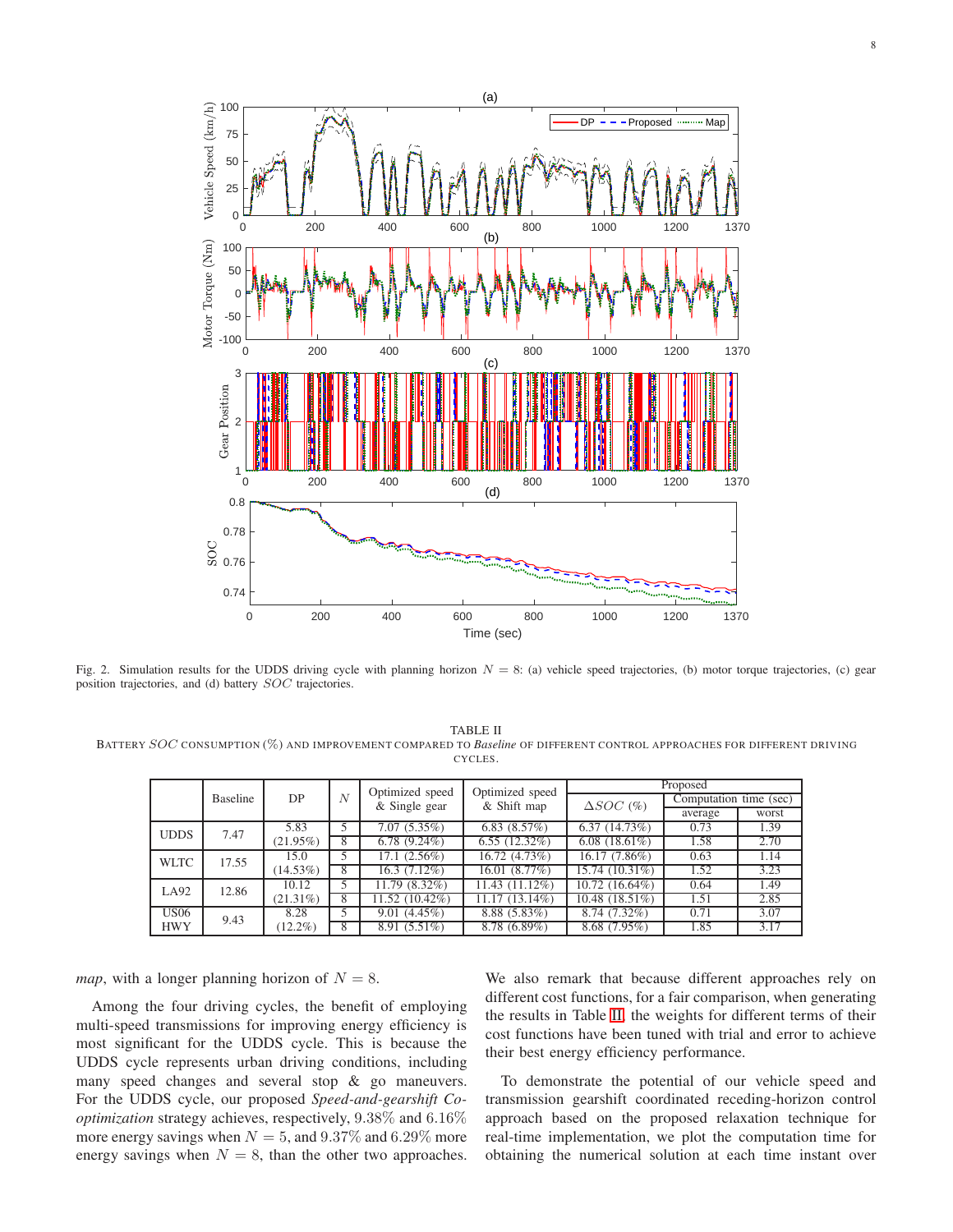the UDDS cycle in Fig. [3,](#page-8-1) and summarize the average and worst computation times for the other cycles in Table [II.](#page-7-1) The computations are performed on the MATLAB R2018a platform running on an Intel Xeon E3-1246 3.50-GHz PC with 16.0-GB RAM. The NLP problems are solved using the MATLAB *fmincon* function with the SQP method [\[30\]](#page-9-22). The computation times are calculated using the MATLAB *tic-toc* command. It can be seen that the computational cost is at a level that is comparable to the time available for real-time implementation. We remark that there are various ways to further reduce the computation times, for instance, by implementing the computations in C [\[37\]](#page-9-29), replacing *fmincon* with more efficient or tailored NLP solvers, exploiting inexact and realtime iteration solution strategies [\[38\]](#page-9-30), [\[39\]](#page-9-31) as well as symbolic and software optimization techniques [\[40\]](#page-9-32). The investigation into these methods for further reducing the computational cost of our approach is left to future work.



<span id="page-8-1"></span>Fig. 3. The computation time for obtaining our numerical solution at each time instant over the UDDS driving cycle.

Lastly, in Remark 2 we claimed that for the majority of time instants the numerical solutions to the relaxed version of our speed and gearshift co-optimization problem [\(10\)](#page-3-1) should have integer  $\bar{p}$ 's. Proposition 3 ensures these solutions to be at least local minimizers of the original problem [\(10\)](#page-3-1). To confirm Remark 2, we plot the largest entry of the vector  $\bar{p}$ ,  $\max(\bar{p})$ , of our numerical solution at each time instant over the UDDS cycle in Fig. [4.](#page-8-2) In particular, Fig. [4\(](#page-8-2)a) shows the  $\max(\bar{p})$  when the maximum number of SQP iterations is specified as 50. This is the setting for generating the above *SOC* consumption and computation time results. In this case, 62.8% data points have max $(\bar{p}) \approx 1$ , where we categorize max $(\bar{p}) \approx 1$  if  $\max(\bar{p}) \in (0.95, 1]$ . Indeed, the deviations from 1 of many data points are due to numerical errors. This is verified by Fig. [4\(](#page-8-2)b), which shows the  $\max(\bar{p})$  when the maximum number of SQP iterations is specified as 1000. In this case, 92.8% data points have  $\max(\bar{p}) \in (0.95, 1]$ . Such an observation confirms our claim of Remark 2. We also remark that when the maximum number of SQP iterations is increased to 1000, the computation time is also significantly increased, but with negligible *SOC* consumption improvement. Therefore, 50 is recognized as sufficient, and is also recommended, as the maximum number of SQP iterations for practical purpose.



<span id="page-8-2"></span>Fig. 4. The largest entry of the auxiliary vector  $p$  of our numerical solution at each time instant over the UDDS driving cycle: (a) when the maximum number of SQP iterations is 50; (b) when the maximum number of SQP iterations is 1000.

# VI. CONCLUSIONS

<span id="page-8-0"></span>In this paper, we proposed a receding-horizon control strategy that simultaneously optimized vehicle speed and transmission gearshift trajectories for BEVs to achieve improved energy efficiency.

The speed and gearshift co-optimization problem was formulated as an MINLP problem. To handle this MINLP problem, we proposed a novel continuous relaxation technique, transforming the original MINLP problem to a continuous optimization problem, so that approximate solutions to the original problem were obtained through solving the relaxed problem using off-the-shelf NLP solvers. Several theoretical results with respect to the feasibility and optimality correspondences between the original MINLP and the proposed relaxation have been discussed.

We applied the proposed continuous relaxation technique to solving the speed and gearshift receding-horizon cooptimization problem. Through a comprehensive set of simulation case studies and comparisons to several other energy efficiency optimization approaches, we showed that co-optimizing speed and gearshift could achieve considerably greater energy efficiency than optimizing them separately. We also showed that the proposed relaxation technique could reduce the online computational cost to a level that had the potential for realtime implementation.

The proposed continuous relaxation technique may also be applied to other control-related problems involving systems with discrete modes, such as vehicle speed and transmission gearshift coordinated control for conventional internal com